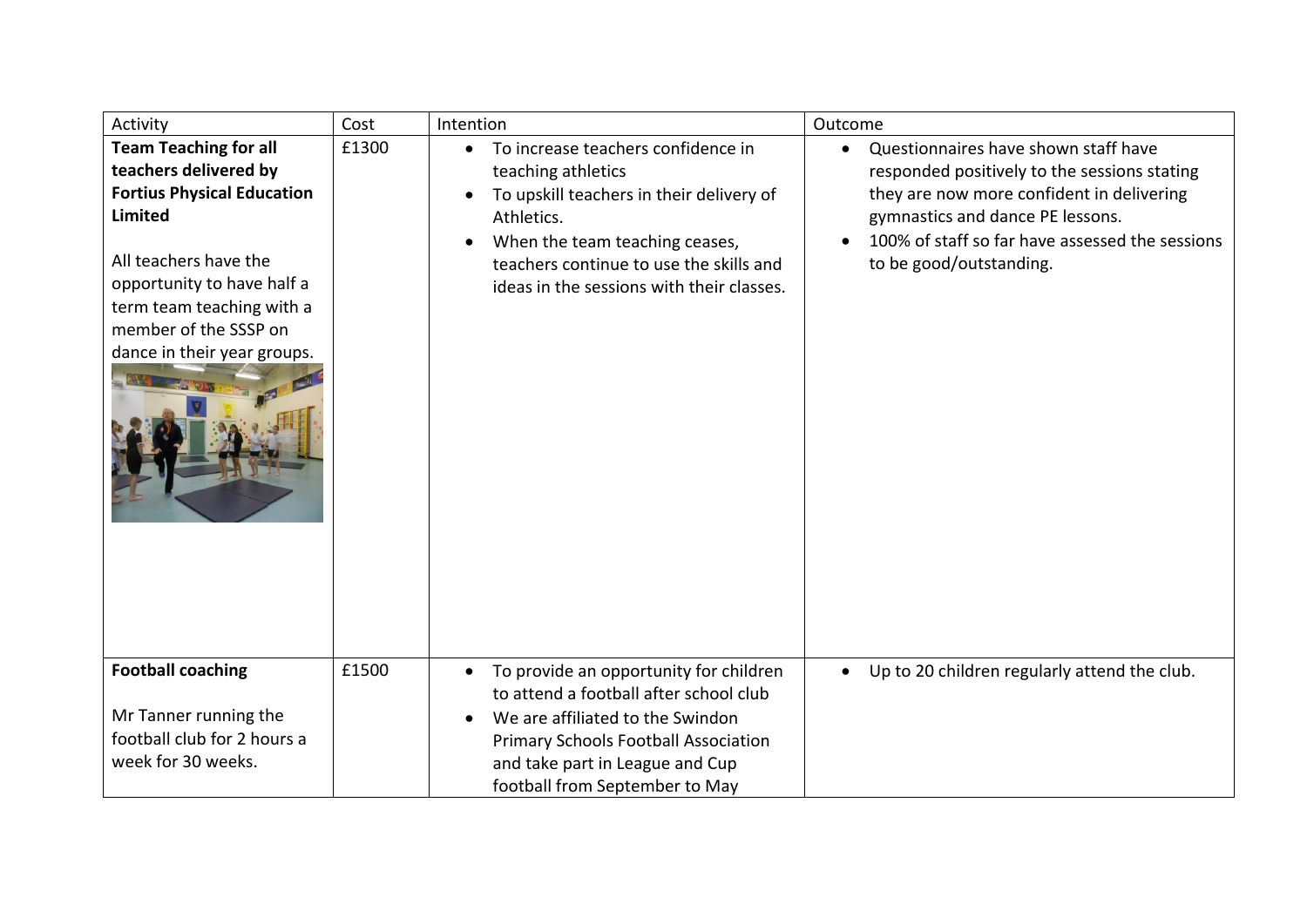|                                                             |       | playing up to 14 games against other<br>schools<br>We also enter B team tournaments<br>giving opportunities for all the football<br>club members to represent the school.                                                                                                             |                                                                                                                                                                                          |
|-------------------------------------------------------------|-------|---------------------------------------------------------------------------------------------------------------------------------------------------------------------------------------------------------------------------------------------------------------------------------------|------------------------------------------------------------------------------------------------------------------------------------------------------------------------------------------|
| <b>Lunchtime Football Club</b>                              | £950  | Provided Tuesday and Thursday by Mr Clifton<br>from Sportsworks to give extra PE<br>opportunities for children in Year 5/6.                                                                                                                                                           | Supporting children's health and well-being by<br>providing extra physical activities during lunch<br>time, also giving opportunities for some in<br>Year 5/6 to receive extra football! |
| <b>Year 6 Netball Training</b>                              | £1400 | Provided Monday after school by Sam Clifton<br>and open to top 16 netballers in Year 6.                                                                                                                                                                                               | Increasing provision for girls with a<br>view to restoring competitive netball<br>matches with other schools.                                                                            |
| <b>Teacher REAL PE training</b>                             | £300  | Mr Tanner To run a refresher session<br>with each class in the Year Groups 1-6<br>(12 sessions) so that teachers can<br>observe REAL PE in action and amend<br>and adapt for their classes. Supply<br>teacher cost for covering 5DT.                                                  | Improving teaching standards for PE<br>Improving pupil experience in PE as feedback<br>from the children who have done these<br>sessions is very positive                                |
| Year 3 swimming -<br>subsidised for all year 3<br>children. | £2400 | To provide swimming tuition by<br>$\bullet$<br>specialists all year for year 3 children.<br>To enable the majority of children to<br>$\bullet$<br>swim 25m unaided by the end of the<br>sessions.<br>To reduce the cost of the sessions so<br>that they are affordable for parents to | children regularly attend the sessions.<br>$\bullet$<br>Those who are currently unable to swim 25m<br>unaided are being taught in small groups by<br>trained swimming coaches.           |